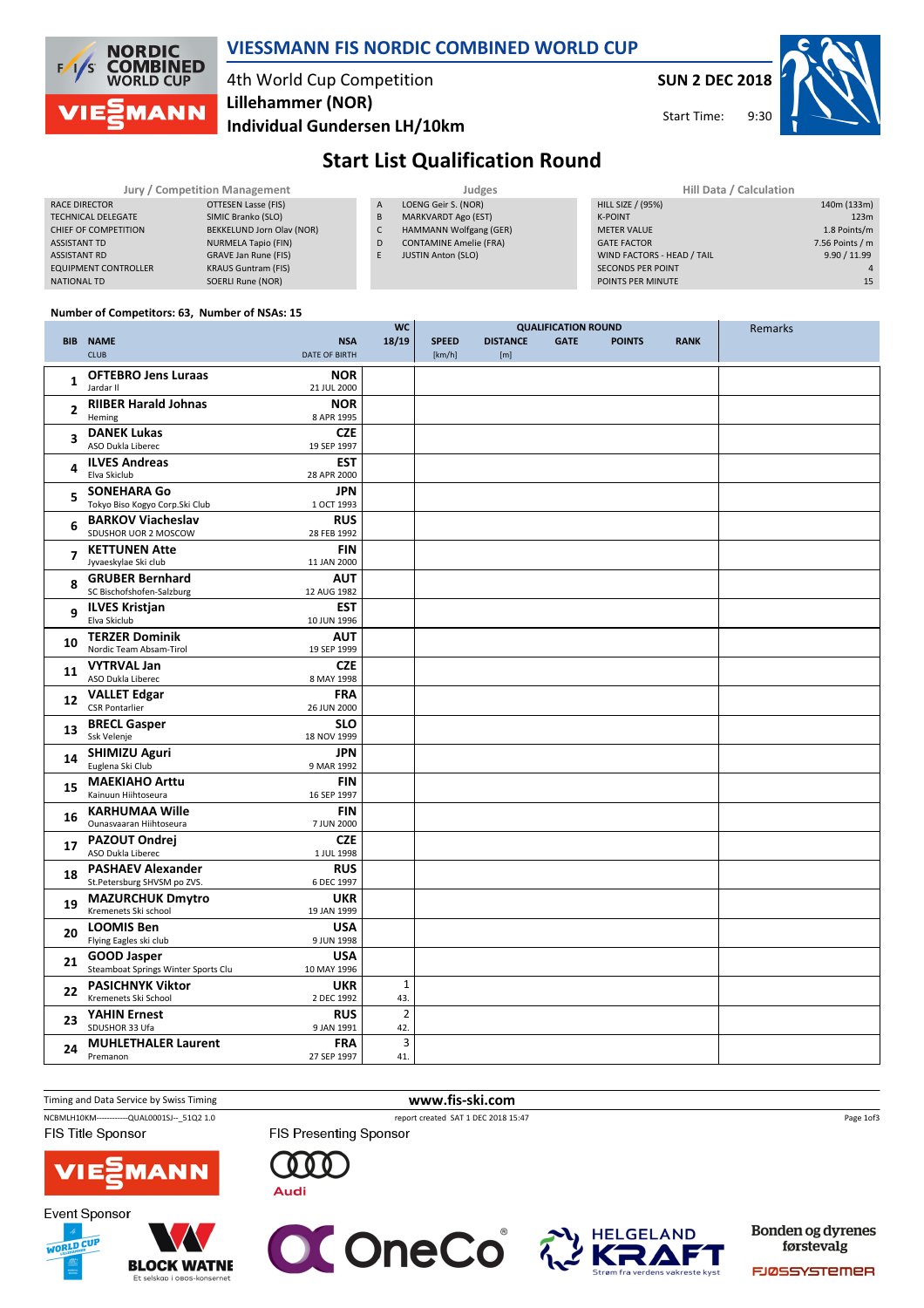

### VIESSMANN FIS NORDIC COMBINED WORLD CUP

4th World Cup Competition Individual Gundersen LH/10km Lillehammer (NOR)

SUN 2 DEC 2018

9:30 Start Time:



# Start List Qualification Round

|    |                                     |                      | <b>WC</b>      | <b>QUALIFICATION ROUND</b> |                 |             |               | Remarks     |         |
|----|-------------------------------------|----------------------|----------------|----------------------------|-----------------|-------------|---------------|-------------|---------|
|    | <b>BIB NAME</b>                     | <b>NSA</b>           | 18/19          | <b>SPEED</b>               | <b>DISTANCE</b> | <b>GATE</b> | <b>POINTS</b> | <b>RANK</b> |         |
|    | <b>CLUB</b>                         | <b>DATE OF BIRTH</b> |                | [km/h]                     | [m]             |             |               |             |         |
|    |                                     |                      |                |                            |                 |             |               |             |         |
| 25 | <b>BUZZI Raffaele</b>               | <b>ITA</b>           | 4              |                            |                 |             |               |             |         |
|    | <b>CS CARABINIERI</b>               | 17 JUL 1995          | 39.            |                            |                 |             |               |             |         |
| 26 | <b>KUPCZAK Szczepan</b>             | POL                  | $\overline{4}$ |                            |                 |             |               |             |         |
|    | <b>AZS AWF Katowice</b>             | 29 NOV 1992          | 39.            |                            |                 |             |               |             |         |
|    | <b>LAHEURTE Maxime</b>              | <b>FRA</b>           | 5              |                            |                 |             |               |             |         |
| 27 | Douanes - AS Gerardmer Ski Nordique | 20 MAY 1985          | 38.            |                            |                 |             |               |             |         |
|    | <b>FLETCHER Taylor</b>              | <b>USA</b>           | $\overline{7}$ |                            |                 |             |               |             |         |
| 28 | Steamboat Springs Winter Sports Clu | 11 MAY 1990          | 35.            |                            |                 |             |               |             |         |
|    | <b>NAGAI Hideaki</b>                | JPN                  | $\overline{7}$ |                            |                 |             |               |             |         |
| 29 | Gifu Hino Motors Ski Team           | 5 SEP 1983           | 35.            |                            |                 |             |               |             |         |
|    |                                     |                      |                |                            |                 |             |               |             |         |
| 30 | <b>HUG Tim</b>                      | <b>SUI</b>           | 9              |                            |                 |             |               |             |         |
|    | SC Gerlafingen                      | 11 AUG 1987          | 34.            |                            |                 |             |               |             |         |
| 31 | <b>NAESVOLD Leif Torbjoern</b>      | NOR                  | 10             |                            |                 |             |               |             |         |
|    | Roeyken Hopp                        | 5 MAR 1998           | 33.            |                            |                 |             |               |             |         |
| 32 | <b>CIESLAR Adam</b>                 | POL                  | 11             |                            |                 |             |               |             |         |
|    | <b>AZS AWF Katowice</b>             | 18 DEC 1992          | 32.            |                            |                 |             |               |             |         |
|    | <b>VRHOVNIK Vid</b>                 | <b>SLO</b>           | 12             |                            |                 |             |               |             |         |
| 33 | Ssk Velenje                         | 12 JUL 1999          | 31.            |                            |                 |             |               |             |         |
|    | <b>HEROLA Ilkka</b>                 | <b>FIN</b>           | 15             |                            |                 |             |               |             |         |
| 34 | Puijon Hiihtoseura                  | 22 JUN 1995          | 30.            |                            |                 |             |               |             |         |
|    | <b>MUTRU Leevi</b>                  | <b>FIN</b>           | 18             |                            |                 |             |               |             |         |
| 35 | Lahti SC                            | 16 MAY 1995          | 29.            |                            |                 |             |               |             |         |
|    |                                     |                      | 19             |                            |                 |             |               |             |         |
| 36 | <b>SLOWIOK Pawel</b>                | POL                  |                |                            |                 |             |               |             |         |
|    | <b>AZS AWF Katowice</b>             | 31 MAR 1992          | 28.            |                            |                 |             |               |             |         |
| 37 | <b>BRAUD Francois</b>               | <b>FRA</b>           | 20             |                            |                 |             |               |             |         |
|    | ARMEES-EMHM - Chamonix              | 27 JUL 1986          | 27.            |                            |                 |             |               |             |         |
| 38 | <b>WEBER Terence</b>                | <b>GER</b>           | 30             |                            |                 |             |               |             |         |
|    | SSV Geyer                           | 24 SEP 1996          | 26.            |                            |                 |             |               |             |         |
|    | <b>PITTIN Alessandro</b>            | <b>ITA</b>           | 31             |                            |                 |             |               |             |         |
| 39 | <b>GS FIAMMEGIALLE</b>              | 11 FEB 1990          | 25.            |                            |                 |             |               |             |         |
|    | <b>GERARD Antoine</b>               | FRA                  | 33             |                            |                 |             |               |             |         |
| 40 | US Ventron                          | 15 JUN 1995          | 24.            |                            |                 |             |               |             |         |
|    | <b>COSTA Samuel</b>                 | ITA                  | 38             |                            |                 |             |               |             |         |
| 41 | <b>GS FIAMME ORO</b>                | 30 NOV 1992          | 23.            |                            |                 |             |               |             |         |
|    | YAMAMOTO Go                         | <b>JPN</b>           | 40             |                            |                 |             |               |             |         |
| 42 | Daichi Corporation                  | 27 JAN 1995          | 21.            |                            |                 |             |               |             |         |
|    |                                     |                      |                |                            |                 |             |               |             |         |
| 43 | <b>DENIFL Wilhelm</b>               | AUT                  | 40             |                            |                 |             |               |             |         |
|    | SV Innsbruck-Bergisel-Tirol         | 10 NOV 1980          | 21.            |                            |                 |             |               |             |         |
| 44 | <b>ANDERSEN Espen</b>               | <b>NOR</b>           | 44             |                            |                 |             |               |             |         |
|    | Lommedalen IL                       | 28 OCT 1993          | 20.            |                            |                 |             |               |             |         |
| 45 | <b>MOAN Magnus Hovdal</b>           | <b>NOR</b>           | 45             |                            |                 |             |               |             |         |
|    | Byaasen IL                          | 26 AUG 1983          | 19.            |                            |                 |             |               |             |         |
| 46 | <b>WATABE Yoshito</b>               | <b>JPN</b>           | 48             |                            |                 |             |               |             |         |
|    | Kitano Construction Corp. Ski Club  | 4 OCT 1991           | 18.            |                            |                 |             |               |             |         |
|    | <b>PORTYK Tomas</b>                 | <b>CZE</b>           | 50             |                            |                 |             |               |             |         |
| 47 | LSK Lomnice nad Popelkou            | 6 APR 1996           | 17.            |                            |                 |             |               |             |         |
|    | <b>FRITZ Martin</b>                 | <b>AUT</b>           | 55             |                            |                 |             |               |             |         |
| 48 | WSV Murau-Steiermark                | 24 OCT 1994          | 16.            |                            |                 |             |               |             |         |
|    |                                     |                      | 58             |                            |                 |             |               |             |         |
| 49 | <b>KROG Magnus</b><br>Høydalsmo IL  | <b>NOR</b>           | 15.            |                            |                 |             |               |             | red bib |
|    |                                     | 19 MAR 1987          |                |                            |                 |             |               |             |         |
| 50 | <b>GREIDERER Lukas</b>              | <b>AUT</b>           | 59             |                            |                 |             |               |             |         |
|    | HSV Absam Bergisel-Tirol            | 8 JUL 1993           | 14.            |                            |                 |             |               |             |         |
| 51 | <b>OFTEBRO Einar Luraas</b>         | <b>NOR</b>           | 65             |                            |                 |             |               |             |         |
|    | Jardar II                           | 6 AUG 1998           | 13.            |                            |                 |             |               |             |         |
| 52 | <b>GRAABAK Joergen</b>              | <b>NOR</b>           | 67             |                            |                 |             |               |             |         |
|    | Byåsen IL                           | 26 APR 1991          | 12.            |                            |                 |             |               |             |         |
|    | <b>BJOERNSTAD Espen</b>             | <b>NOR</b>           | 70             |                            |                 |             |               |             |         |
| 53 | Byåsen Skiklubb                     | 26 DEC 1993          | 11.            |                            |                 |             |               |             |         |

Timing and Data Service by Swiss Timing **www.fis-ski.com** NCBMLH10KM------------QUAL0001SJ--\_51Q2 1.0 report created SAT 1 DEC 2018 15:47 FIS Title Sponsor

FIS Presenting Sponsor

Page 2of3



**Event Sponsor** 





**Audi** 

 $000$ 



Bonden og dyrenes førstevalg

FJØSSYSTEMER